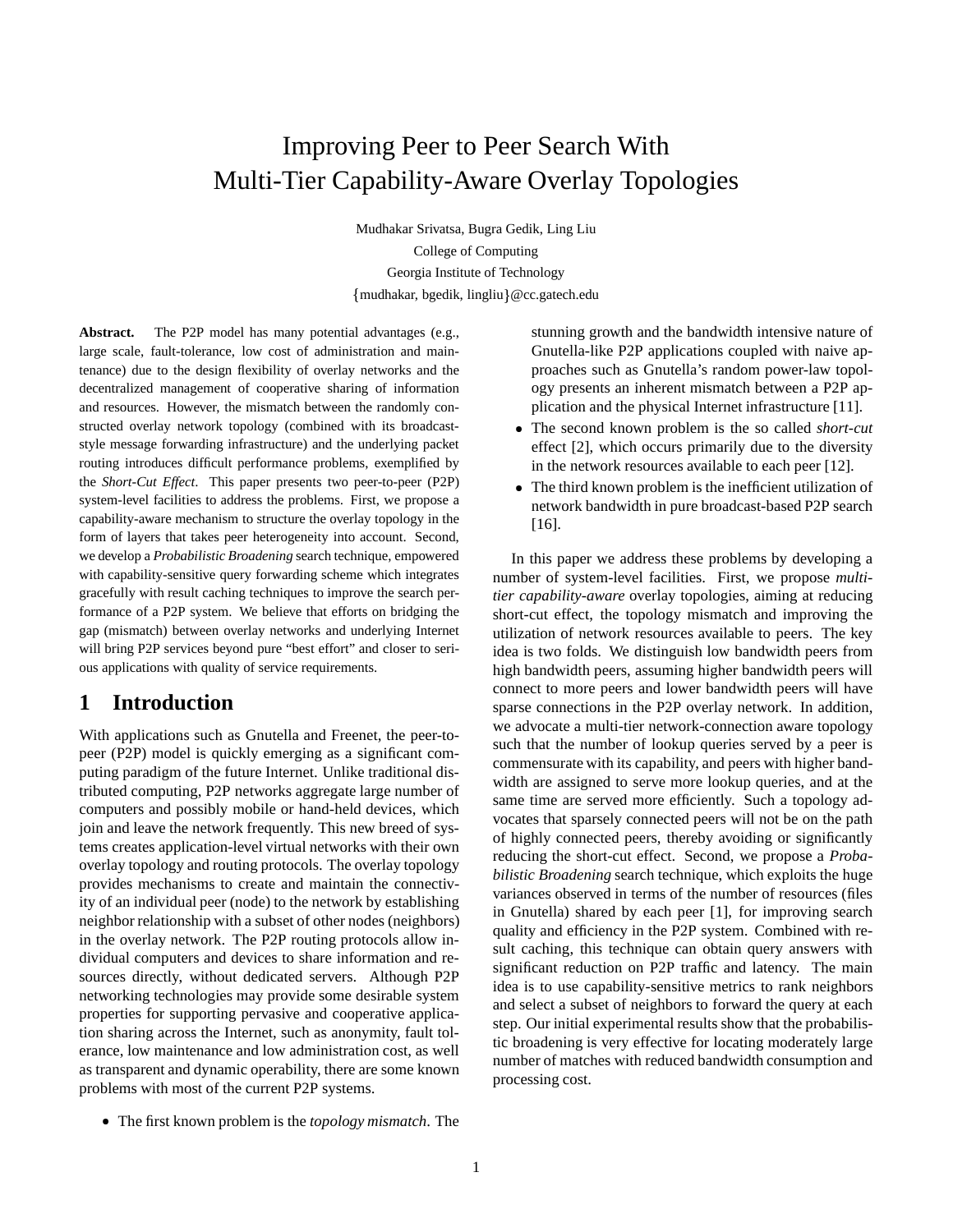## **2 Problem Statement and Our Approach**

Most loosely coupled P2P search techniques use a *breadth first search (bfs)* (or *scoped broadcast* or *pure bfs*) algorithm. In the pure  $bf s$  scheme a query Q is specified by a quadruplet:  $\leq$  *originator, keywords, ID, TTL* $>$ , where Q *originator* is the query originator, Q.  $keywords$  is the list of user supplied keywords,  $Q.ID$  is the unique query identifier and  $Q.TTL$  is the Time-to-Live of the query. The query originator assigns the query  $Q$  a unique ID  $(Q.ID)$  and sets the scope of the query  $Q.TTL$  to *init*  $TTL$ . When a peer p receives a query Q from any neighbor peer q, peer p checks if it is a *duplicate* query (using  $Q.ID$ ). If so, peer p drops the query  $Q$ ; else peer p sends results from its local file index to peer  $q$ . If the query  $Q$ 's TTL has not yet expired  $(Q. TTL > 0)$  then peer p forwards the query  $Q$  with its TTL decremented by one to all its neighbors (except peer  $q$ ). With the above search technique, a Gnutella-like P2P document sharing system runs into the following problems:

#### **Problem I: Short-Cut Effect Due to Peer Heterogeneity:**

It has been observed in [12] that peers are highly diverse in terms of their network resources and their participation times. Unfortunately, most decentralized P2P systems, construct an overlay network randomly resulting in unstable and less powerful peers hindering the system's performance as exemplified by the *Short-Cut Effect* [2]. Consider Figure 1 (note that thicker lines represent links with higher bandwidth). Let peer 1 broadcast a query  $Q$  with TTL two. The following sequence of events may lead to peer 4 not receiving the query request although it is two hops from peer 1.

- 1. At time  $t$ , peer 3 receives the query via peer 2. Peer 3 does not forward this query to peer 4 since its TTL is now equal to zero.
- 2. At a later time instant  $t'$  ( $t' > t$ ), peer 3 receives the same query Q directly from peer 1 with  $Q.TTL = 1$ . This query is dropped at peer 3 as a duplicate query.

Hence, the presence of short-cuts in the overlay network may harm the performance of the system in two ways. First, the number of peers visited by a scoped-broadcast query is lesser, and consequently the number of results obtained by the query decreases. Second, the presence of a weakly connected node on a path between two highly connected nodes (i.e., short-cut) can suffocate the throughput between the powerful nodes.

One way to tackle this problem is to store the query  $Q$ 's TTL along with the its unique ID on every peer visited by the query and broadcast a duplicate query  $dup(Q)$ iff  $dup(Q) . TTL > Q . TTL$ . Although, this ensures that all peers within the scope of the query originator indeed receive the query, it leads to several redundant messages. If  $X$  is the set of peers visited by query  $Q$ ,  $dup(Q)$  would visit all peers in set  $X$  and each of them would in turn broadcast such redundant queries (since  $dup(Q)$ . TTL >  $Q$ . TTL). This trig-



Figure 1: Short-Cut Effect

gers a chain of such duplicate query messages (with different TTLs), making such a solution infeasible in view of its bandwidth consumption.

In this paper, we propose to handle the short-cut effect and other problems caused due to peer heterogeneity by structuring the overlay topology into a multi-tier capability aware P2P network, with each tier consisting of a collection of peers with certain capability level.

**Problem II: Inefficient Utilization of Network Bandwidth:** A pure broadcast based search is known to consume lots of bandwidth. The iterative-deepening [16] and the random walk [8] technique exploit the fact that a typical user is *satisfied* with a certain *threshold* of query results. The former performs search by iteratively increasing the scope of the search, starting with  $initTTL = 1$  and incrementing  $initTTL$  by one on every iteration with the *hope* that the query is satisfied within a smaller scope (at some  $initTTL < maxTTL$ ). The later technique performs a random walk on the overlay network until the query is satisfied. However, these schemes do not exploit the huge variances observed in peer capabilities with respect to resources such as bandwidth and the number of documents shared by each peer [12]. In order to obtain results with reduced traffic and latency, we propose a *Probabilistic Broadening* search technique for the document search phase, aiming at utilizing the varying degree of resource sharing exhibited in the present P2P networks. We also demonstrate that this capability-sensitive query forwarding scheme provides an elegant solution for the *stale results* problem in result caching [14].

In comparison with the iterative deepening scheme, our experiments show that the broadening algorithm is suitable for locating moderately large number of matches, while the iterative deepening performs better when the search is intended to locate a small number of matches. Hence, we propose to use the probabilistic broadening technique for the *document search phase* and the iterative deepening technique for the *replica search phase*. The document search phase corresponds to the first phase of Gnutella search, which refers to the process of querying the P2P network for user-supplied keywords. The replica search phase corresponds to the second phase wherein the file is download from multiple file providers using a technique called *swarming* [4]. In order to implement swarming, the results collected in document search phase are required to include a *hash* of the matched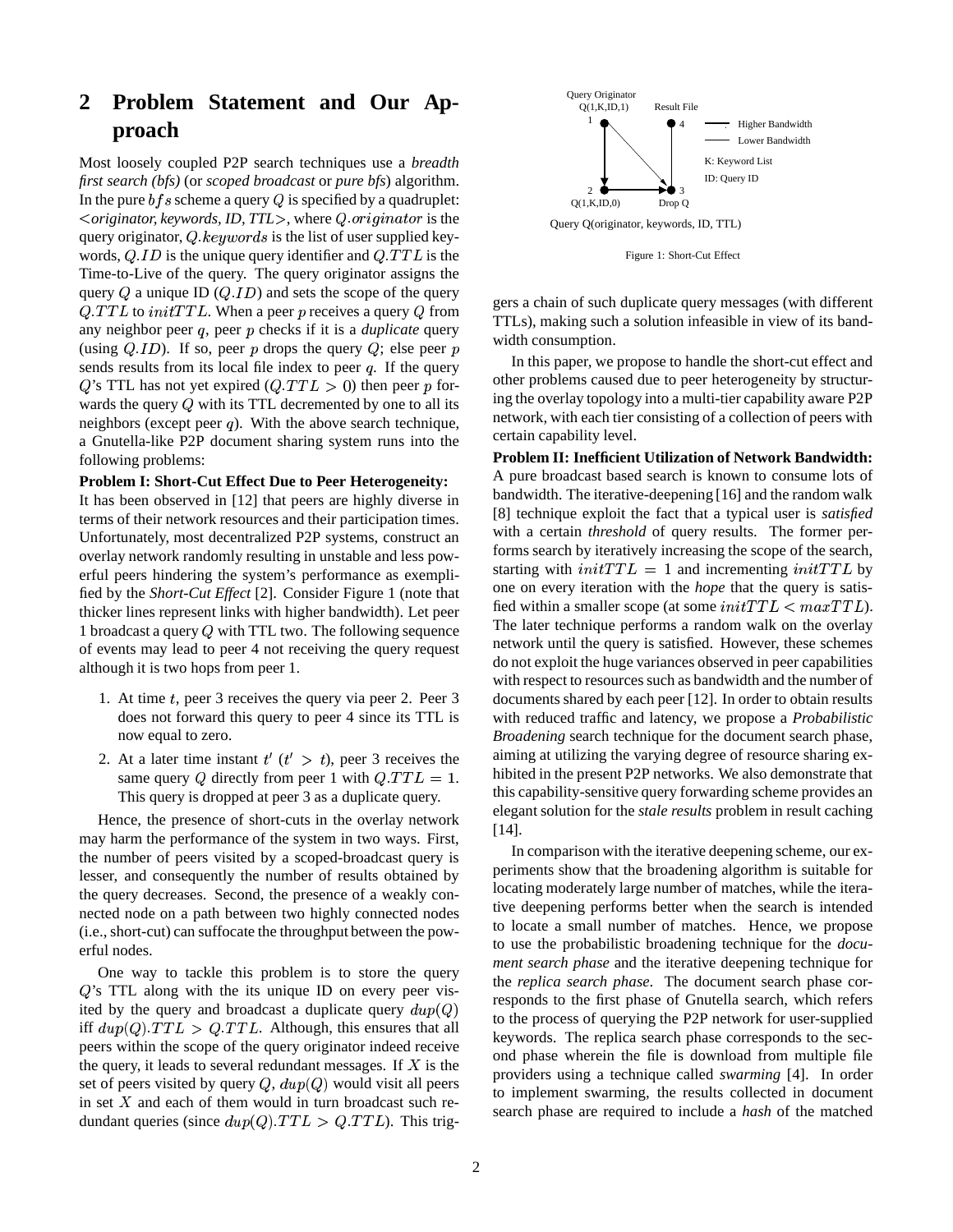documents. When the user chooses a certain result for download, the second phase of search requiring *a small number of matches* is performed using the hash value of the selected document to find peers having *exact replicas* of that document.

## **3 Capability-Aware Overlay Topologies**

### **3.1 Overview**

Before we describe the design of multi-tier capability-aware overlay topologies, we introduce the concept of Heterogeneity Levels, which is used as a guideline to construct connection aware topologies, and a set of Performance Metrics, which serve as the basic model to evaluate and compare different classes of overlay topologies.

We classify nodes into *Heterogeneity Levels* based on their *capabilities* with level zero used to denote the *least powerful* set of nodes. Peers at the same heterogeneity level are assumed to be *almost* homogeneous in terms of their capability. The key idea is to ensure that two nodes whose  $H\mathbb{L}s$  vary significantly are not directly connected in the overlay network. So, we *allow a connection between two nodes and only if*  $|HL(i) - HL(j)| \leq 1.$ 

It is observed in Gnutella [12] that nodes show several orders of magnitude difference in the amount of network bandwidth available to them (slow dial-up connection versus high speed cable connection). Hence, we categorize peers into different heterogeneity levels based on their available network bandwidth. However, noting that the network bandwidth of interest to us is the amount of bandwidth expended in query forwarding on the P2P network, we assume that the capability of a peer  $i$  with a 1Mbps connection is say 8 times that of a peer  $j$  with a 25Kbps dial-up connection (as against 40 times).

Now we show that the notion of heterogeneity level can be used to counter the short-cut effect. Recall the fundamental reason for the occurrence of short-cut effect: a weak peer lying on the shortest path (in terms of the number of hops in the overlay network) between two powerful peers. Given the fact that we construct the overlay network by only connecting nodes of comparable  $H\mathcal{L}s$ , we can avoid short-cuts by constructing topologies such that the connectivity of the nodes increases with their  $HL$ ; thereby making it less likely for a lower level node to appear on the shortest path between two higher level nodes. Further, this is not only important but also very feasible because nodes at higher  $HL$  are *more powerful* and hence are capable of handling more neighbors (connections).

We now introduce our performance metrics:

- *Load Distribution:* Distribution of the ratio of the load experienced by a node to its capability.
- *Coverage:* Number of nodes that receive a scopedbroadcast message. Coverage is an indicator of the extent to which short-cuts are mitigated by the topology.
- *Amortized Bandwidth:* Ratio of total bandwidth consumed by a query to the number of results obtained.
- Amortized Latency: Ratio of total response time for a query to the number of results obtained.
- *Fault-Tolerance:* Fault-tolerance is measured as the fraction of the number of results obtained when a random set of nodes fail.

We first present an analytic model for designing capabilitybased multi-tier topologies that minimize the variance of load distribution. We then formally define three classes of overlay topologies: *Hierarchical Topology*, *Layered Sparse Topology* and *Layered Dense Topology*. Each of these topologies enforces certain degree of control over the overlay network structure (with hierarchical topology being the most rigid and restrictive and the dense topology being the least) and is constructed based on the analytical model.

### **3.2 Analytical Model**

Given a collection of heterogeneous nodes with the characteristics discussed above, we would like to construct an overlay topology that minimizes the variance of load to capability ratio. We characterize the overlay topology using the *degree* of each node in the system, where degree refers to the number of open connections maintained by a node. In principle, nodes at the same heterogeneity level have the same (or very similar) capability; it is quite reasonable to assume that they maintain the same (or very similar) number of connections (degree).

Let N be the total number of nodes in the system,  $numHL$ be the number of HLs,  $C_i$  be the capability of a node at level  $i (0 \le i \le numHL-1)$ ,  $f_i$  be the fraction of nodes at level  $i$ and  $d_i$  be the degree of any node at level i. Degree  $d_i$  consists of three components, namely,  $d_i^{up}$ ,  $d_i^{down}$  and  $d_i^{in}$  such that  $d_i^{up} + d_i^{down} + d_i^{in} = d_i$ ;  $d_i^{up}$  denotes the number of edges from a node at level i to nodes at level  $i + 1$ ,  $d_i^{down}$  denotes the number of edges from a node at level  $i$  to nodes at level  $i-1$  and  $d_i^{in}$  denotes the number of edges from a node at level  $i$  to other nodes at the same HL level  $i$ .

We derive the load on every node  $p$  as a function of its heterogeneity level, the initial value of TTL and the degree parameters  $d_i^X$  (0  $\leq i \leq numHL-1$  and  $X \in$  $\{up, down, in\}$ ). Given the load on every node p in the system and its capability one can compute the variance of load distribution, namely,  $Var(load(p)/C_{HL(p)})$  over all nodes p. We resort to optimization techniques like simulated annealing [6] to obtain near optimal solutions for the degree parameters  $d_i^X$  that minimize the variance of load distribution. Refer to Appendix A and [15] for further details on our analytical model.

This analytical model serves as the basis for our multi-tier topology design. In the following sections we discuss three classes of multi-tier topologies that are derived using our analytical model with additional restrictions on the degree parameters  $d_i^X$ .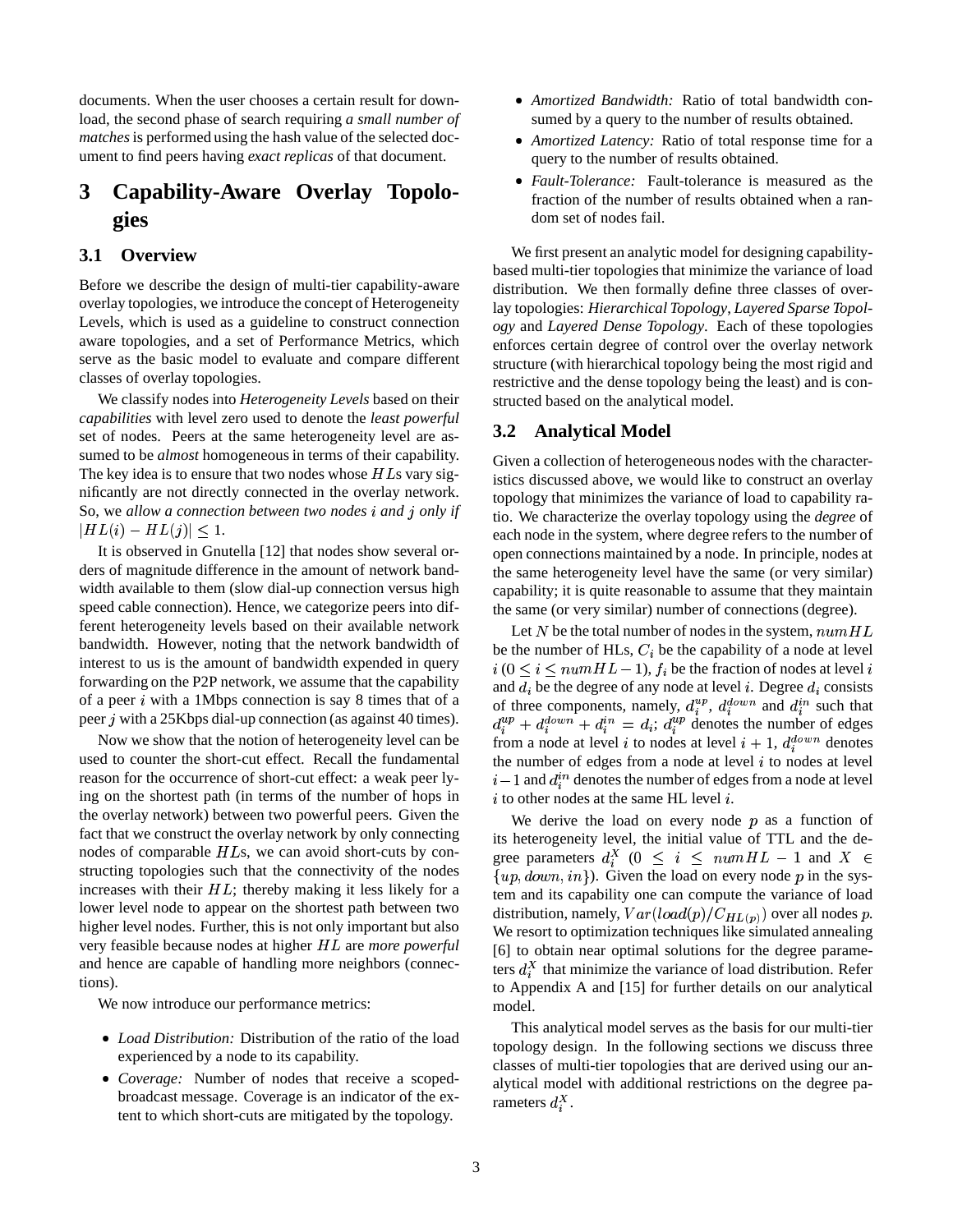#### **3.3 Three Classes of Multi-Tier Topologies**

In this section we describe three classes of capabilityaware multi-tier topologies: *Hierarchical*, *Sparse*, and *Dense* topologies, each of which exhibit certain restrictions on the topology parameters, namely,  $d_i^{up}$ ,  $d_i^{down}$  and  $d_i^{in}$  ( $1 \le i \le \infty$  and  $\frac{1}{2}$  $numHL-1$ ). These restrictions are important with respect to the design of an overlay topology in (i) Reducing the search space for our optimization problem. (ii) Constructing overlay topologies that not only distribute load evenly, but also perform reasonably well with respect to other performance metrics presented in Section 3.1.

To simplify the discussion without loss of generality, we assume in all examples used in the rest of the paper that we have three classes  $(numHL = 3)$  of nodes (with HLs ranging from 0 to 2). We also assume that the capabilities of peers at  $HL = 0$ , 1 and 2 are in the ratio 1:4:8 (in tune with our argument in Section 3.1). For instance, one could classify peers as indicated in Table 1.

| HL. | Peer Class                              |
|-----|-----------------------------------------|
| O   | 56Kbps Modem/ISDN and 112Kbps Dual ISDN |
|     | 256 to 768Kbps DSL                      |
|     | 1Mbps Cable, 1.5Mbps T1/Intranet/LAN    |



In the following portions of this section, we define and analyze the hierarchical, sparse and dense topologies.

#### **Definitions**

*Strongly Connected Layer:* In all these three topologies the nodes in the highest  $HL$  are strongly connected. Namely,  $d_i^{in} \geq 0$  for  $i = numHL-1$ .

*Hierarchical Topology:* In a hierarchical topology every node below the highest  $HL$  is connected to exactly one node in the immediate higher level. Namely,  $d_i^{up} = 1$  and  $d_i^{un} = 0$  for  $\qquad \qquad ^{0.65}$  $0 \leq i \leq numHL-2$ . See Figure 2.

*Sparse Topology:* In a sparse topology every node below the highest  $HL$  is connected to one or more nodes in the immediate higher level. Namely,  $d_i^{up} \geq 1$ ,  $d_i^{in} = 0$  for call  $1 \leq i \leq numHL-2$ . See Figure 3.

*Dense Topology:* In a dense topology every node below the highest  $HL$  is connected to one or more nodes at the same and/or the immediately higher level. Namely,  $d_i^{up} \geq 1$  and  $d_i^{in} \geq 0$  for  $0 \leq i \leq num H L - 2$ . See Figure 4.

#### **Performance Analysis**

*Short-Cuts:* The main motivation to consider a hierarchical topology is because it is *short-cut free*. Consider Figure 2, for



any two nodes  $p$  and  $q$  which can be reached without involving a node at the highest  $HL$ , there is a unique path (because of tree structure); And for nodes  $a$  and  $b$  that have to be reached through the highest  $HL$ , there is a unique path from node  $a$ to a node  $c$  in the highest  $HL$  and from node  $b$  to a corresponding node  $d$  in the highest  $HL$  and there is no short-cut between nodes  $c$  and  $d$ . Observe that the sparse and dense topologies are not short-cut free. Referring to Figure 3, let the shortest path between nodes  $a$  and  $c$  be  $a-b-c$ . But, it is always possible that there exists a path  $a-x_1-x_2-x_3-c$  (where  $x_1$ ,  $x_2$  *and*  $x_3$  belong to  $HL = 2$ ) which has lower latency than *ab-c*. Also, the dense topology will have more short-cuts than a sparse topology since it is *closer* to a random topology in terms of the randomness in its overlay topology.

*Load Distribution:* In a hierarchical topology, due to its *treelike* structure, the nodes at the highest  $HL$  are likely to be more heavily loaded (relative to their capability) than the nodes at lower levels, thereby making the load distribution somewhat skewed. The sparse topology would display much better load distribution since the restriction on the degree parameters is much weaker than that of a hierarchical topology. Finally the dense topology, which has no additional degree constraints, would display the best load distribution. Nevertheless, all the three topologies show remarkably better load distribution when compared to a random topology that is agnostic to peer heterogeneity.

*Coverage:* A hierarchical topology is short-cut free, but its tree-like structure, which increases the diameter of the overlay network, tends to bring down the coverage when compared to a random topology. A sparse (or dense) topology has much higher coverage because it permits more connections thereby bringing down the diameter of the overlay network. However, if one compares the coverage of a sparse (or a dense) topology with a random topology of the same diameter one would observer that the former has larger coverage since they avoid short-cuts to a great extent.

*Amortized Bandwidth:* Bandwidth consumption of a query can be estimated by the sum of the coverage of the query  $Q$  and the number of duplicates of the query  $Q$ . In a hierarchical topology, the tree structure ensures that there is no duplication of queries (except for the nodes at the strongly connected highest  $HL$ ). Hence, this topology consumes minimum aggregate bandwidth when a scoped-broadcast algorithm is used. However, when iterative algorithms are used, each iteration visits fewer nodes (lesser coverage) in the hierarchical topology; therefore, a larger number of iterations are required to obtain a given threshold of results, leading to an increase in the required bandwidth. Along the same lines of argument, the sparse and dense topologies consume more aggregate bandwidth when a pure-broadcast algorithm because they have larger coverage; but, their larger coverage rewards them with more results thereby bringing down the amortized bandwidth consumption. Also, when the iterative algorithms are used their larger coverage brings down the expected number of iterations, and hence the bandwidth, required to satisfy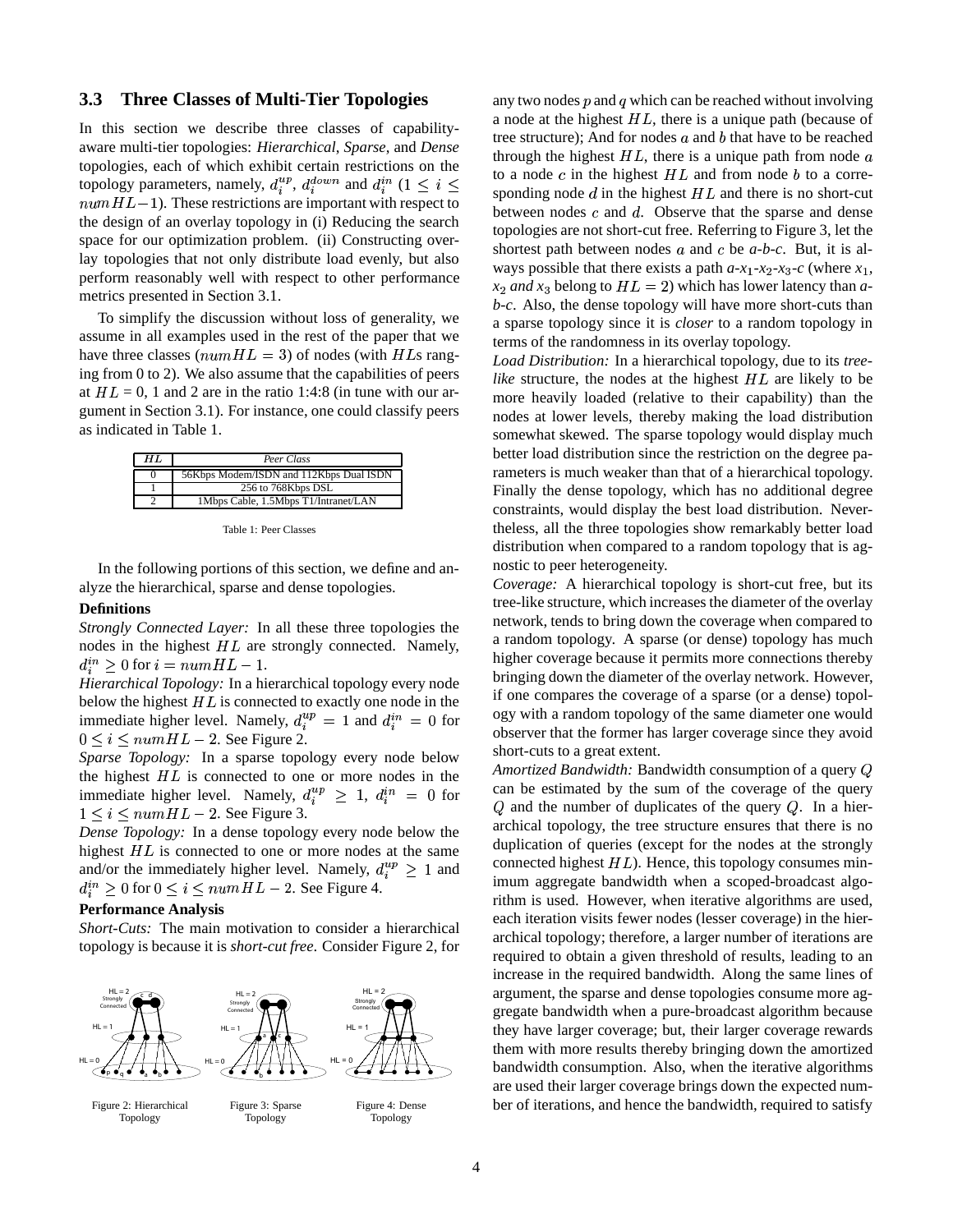#### a given query.

*Amortized Latency:* Latency is inversely related to coverage. Larger coverage implies that more nodes (and hence more results) can be visited in a smaller number of hops. Hence, the expected amortized latency in a hierarchical topology would be larger than a random topology, which would in turn be larger than a sparse/dense topology

*Fault-Tolerance:* In a hierarchical topology, if a node fails, then the entire *sub-tree* rooted at that node gets disconnected from the P2P network temporarily. Hence, maintaining a hierarchical topology is very costly. The sparse and dense topologies show increasingly higher fault tolerance, but still they assign *higher responsibility* to higher level nodes thereby making them marginally weaker than the random topology. However, the *uniform faults* assumption, wherein all nodes are equally likely to fail, is particularly not true in the case of Gnutella-like systems. Note that in a large-scale decentralized P2P system like Gnutella, most *failures* are due to nodes leaving the P2P system. It is observed in [12] that nodes with powerful network connections stay longer in the system as against nodes with weak network connections (like dialup users). Hence, the probability of failure of a higher-level node (because of it leaving the system) is much lower than that of a lower-level node. Under this assumption of *nonuniform faults* the multi-tier topologies are likely to be more fault-tolerant since they assign more responsibility to more capable nodes that are less likely to fail.

**Summary:** Table 2 presents a summarization of a comparison between the overlay topologies. In conclusion, we promote the sparse topology as the best structure for building a multi-tier capability-aware overlay network since it strikes a good balance between load distribution, short-cuts and other performance metrics.

| Topology Type                   | <b>Load Distribution</b><br><b>Short-Cuts</b> |                   | Coverage               |
|---------------------------------|-----------------------------------------------|-------------------|------------------------|
| Random                          | very poor                                     | very large        | medium                 |
| Hierarchical                    | poor                                          | nil               | low                    |
| Layered Sparse                  | good                                          | very small        | high                   |
| Layered Dense                   | very good                                     | small             | high                   |
|                                 |                                               |                   |                        |
| Topology Type                   | <b>Bandwidth</b>                              | Latency           | <b>Fault Tolerance</b> |
| Random                          | high                                          | medium            | good                   |
| Hierarchical                    | medium                                        | high              | very poor              |
| Layered Sparse<br>Lavered Dense | low                                           | low<br>low-medium | good                   |

Table 2: Summary: Overlay Topologies

#### **3.4 Topology Construction and Maintenance**

The multi-tier topology construction consists of two main components: (i) bootstrapping a new node. (ii) maintaining the overlay topology in the presence of node departures and network failures.

#### **Topology Construction**

In a typical decentralized P2P system, a collection of publicly well-known bootstrap servers maintain a cache of recently joined nodes. Now, when a new node  $p$  wants to join the P2P system, we require the bootstrap server to provide it with an appropriate set of nodes  $q$  (depending on  $HL(p)$ ) according to table 3 and the node degree information required to be maintained by node  $p$  according to the topology degree parameters, namely  $d_{HL(p)}^X$ ,  $X \in \{up, down, in\}.$ 

| Topology     | $p \notin maxHL$                       | $p \in max HL$ |
|--------------|----------------------------------------|----------------|
| Hierarchical | $HL(q) = HL(p) + 1$                    | $q \in maxHL$  |
| Sparse       | $HL(q) = HL(p) + 1$                    | $q \in maxHL$  |
| Dense        | $HL(q) = HL(p) + 1 \vee HL(q) = HL(p)$ | $q \in maxHL$  |

| Table 3: Bootstrapping node $p$ in a Multi-Tier Topology |  |  |  |  |  |
|----------------------------------------------------------|--|--|--|--|--|
|----------------------------------------------------------|--|--|--|--|--|

A new node  $p$  **proactively** opens connections to nodes that are at the same or higher level than node  $p$ . However, the connections from a node  $p$  to a node  $q$  at a lower heterogeneity level  $(HL(q) < HL(p))$  than node p are initiated by node q rather than node  $p$ . Since the nodes with larger bandwidth are likely to stay connected to the system for a longer period of time, the probability that a node would loose a connection with a higher-level node is quite low, thereby reducing the topology maintenance costs discussed below.

#### **Topology Maintenance**

Once a node has joined the overlay network, it may loose connections with some or all of its neighbors due to various reasons including faults in the underlying network, departure or failure of the neighbors themselves. In the event of such failures, if a peer  $p$  were to still retain connection(s) with a subset of its neighbors, then these peers (and recursively their neighbors) can provide a set of peers to whom peer  $p$  can potentially connect to; else peer  $p$  contacts one of the bootstrap servers to obtain a new entry point peer. Note that a node only needs to maintain the required number of connections with other nodes at the same or higher levels. Also, observe that the maintenance cost of a sparse or a dense topology would be much lower than a hierarchical topology.

Due to the space restriction, we have omitted the discussion on formal properties of the three classes of multi-tier topologies and the concrete algorithms for construction and maintenance of such topologies. Readers may refer to [15] for more technical details.

## **4 Probabilistic Broadening Search**

### **4.1 Design Ideas**

Recall the scoped  $bf s$  search technique (pure-bfs) used in most Gnutella-like P2P systems today, query originator initializes  $Q.TTL$  to  $maxTTL$  and consequently the query  $Q$  reaches all peers that are at most  $maxTTL$  hops from the originator. Alternatively, the restricted depth first search  $(r \, df \, s)$  or the iterative deepening technique attempts to be *lucky* by *satisfying* the query within a smaller scope (fewer hops). Each query is associated with another parameter Q threshold, specifying the number of results required. The query originator iterates over query's  $initTTL$ , starting from  $Q.initTTL = minTTL$  to  $maxTTL$   $(minTTL$  and  $maxTTL$  are system parameters) until the query Q is satis-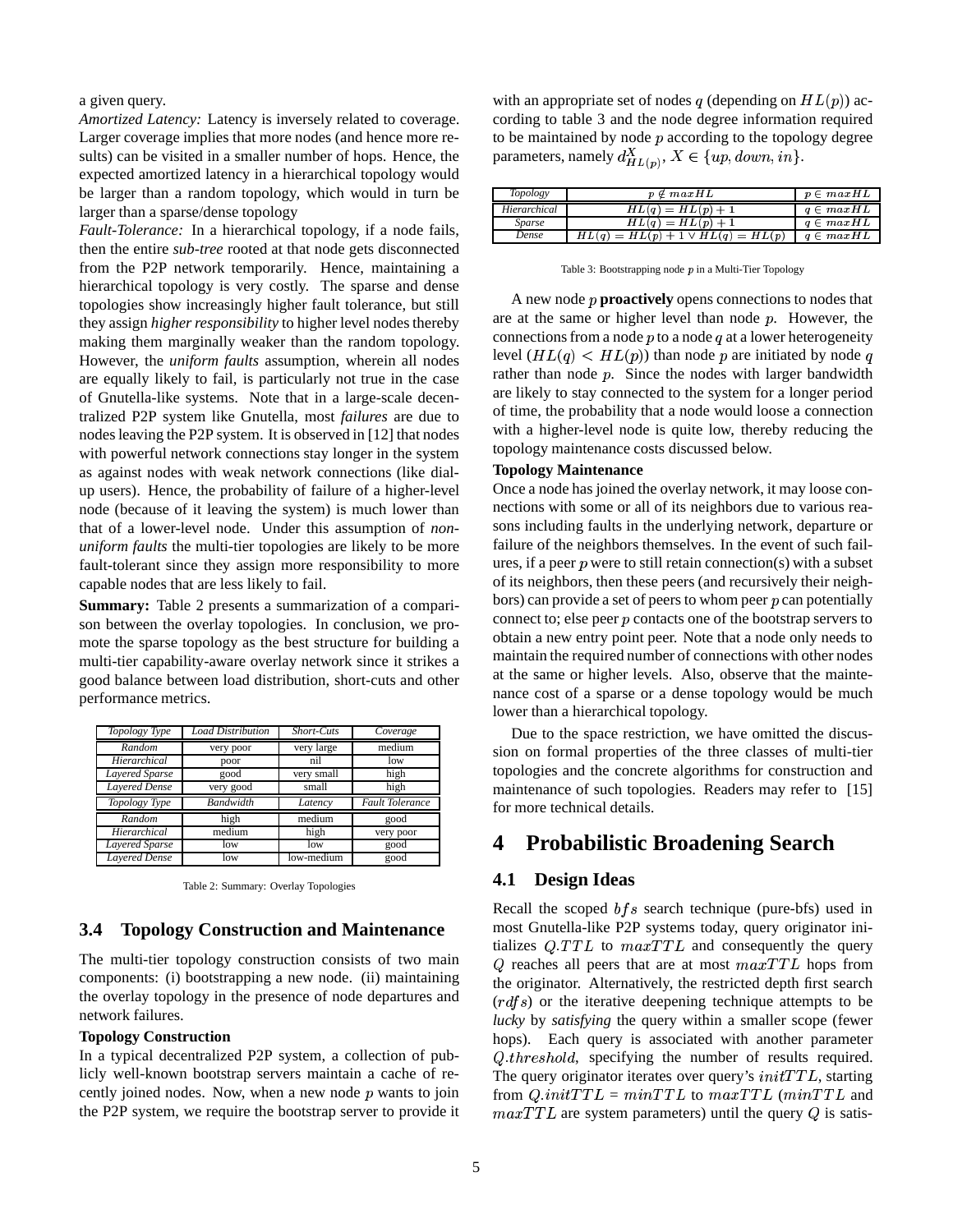fied. However, all these search techniques do not exploit the huge variances observed in terms of both the number of documents shared by each peer and the bandwidth capability of different peers. In an open P2P system like Gnutella in which a large number of non-cooperating peers are present, it has been observed that a large number of peers (70%) are freeriders [1] and that about 90% of documents is shared by about 10% of the nodes [12]. This means that most of the peers do not contribute to the peer community but merely utilize the resources provided by a small subset of peers in the community.

The key idea behind our probabilistic broadening algorithm is to promote a focused search through selective broadcast. The selection takes into account the peer heterogeneity and the huge variances in the number of documents shared by different peers. Our search algorithm iterates over the number of neighbors to whom the query is forwarded at each step. This is accomplished by adding a breadth parameter  $B$  to the query. The query originator iterates over the breadth parameter Q.B from  $minB$  to  $maxB$  ( $minB$  and  $maxB$  is a system defined parameter). In each iteration the query  $Q$  takes  $maxTTL$  hops but is forwarded only to  $Q.B$  neighbor peers at each hop. A main distinction of our algorithm, in contrast to other existing search schemes, is that, in a given iteration when the query is required to be forwarded to say  $n$  neighbors, conscious effort is put forth to ensure that the query is sent to the *best* subset of  $n$  neighbors, rather than *any* or all of the  $n$  neighbors. We use a capability-aware ranking algorithm to select the best  $B$  neighbors from a set of neighbor peers. The ranking algorithm also takes into account the performance of peers in the recent past and dynamically updates the rankings as peers join or leave the system.

The probabilistic broadening search algorithm comprises of three major components: *Ranking neighbor peers*, *Processing a query using the ranking information*, and *Maintaining the rankings up-to-date*. We below describe the ideas of the algorithmic design of these three components. Readers may refer to [15] for the algorithm details.

#### **4.2 Ranking Neighbor Peers**

In a P2P system, peers are constantly interacting with their neighbors as a part of their query forwarding responsibility. Also, the results of a query retrace the path to the query originator. Note that the results forwarded to peer  $p$  by its neighbor peer  $q$  not only includes the results from the local file index of peer  $q$ , but also includes the results from other peers which received the query via peer  $q$ . A peer  $p$  could build the following metrics to rank the *goodness* of a neighboring peer q based on its interactions with peer  $q$ :

- Max Degree: Degree refers to the number of neighbors to which a peer is connected. Peers maintaining large degree can be expected to have high processing power and network bandwidth.
- Max Results: The number of results returned per query



Figure 5: Broadening Algorithm: Illustration

by a neighbor over the last  $T$  time units.

• Max Rate: The ratio of the number of results returned per query to the time taken to return them over the last  $T$  time units.

In addition to use each metric independently as a ranking criterion, one could use a weighted combination of the above parameters to obtain a more sophisticated ranking metric:  $RV(p) = w_1 * Degree(p) + w_2 * Results(p) + w_3 * Rate(p)$ where  $w_1 + w_2 + w_3 = 1$ . From our experiments, we observed that in a random topology, all the metrics suggested above have very similar performance. However, the connectivity information (Max Degree) is inbuilt in our multi-tier topologies; hence Max Results and Max Rate show better performance on our topologies. Hence, without loss of generality, in the rest of the paper we use  $MaxResults$  as the metric for all discussions.

### **4.3 Query processing by Probabilistic Broadening**

Query processing using the probabilistic broadening search technique consists of three steps: (i) The query originator iterates through the breadth parameter  $Q.B$  from  $minB$  to  $maxB$  until the query Q is satisfied. In each iteration (if the query is not yet satisfied), the query originator issues the query with the query's TTL set to  $maxTTL$ . (ii) When a peer  $p$  receives a query  $Q$  from peer  $q$ , peer  $p$  chooses the best  $Q.B$  neighbors (excluding peer  $q$ ) and forwards the query only to them. (iii) When a peer  $q$  receives the results for a query  $Q$  from its neighbor peer  $p$  it updates the goodness metric for peer  $p$ . Figure 5 illustrates our algorithm at peer p for  $Q.B = 1$  and  $Q.B = 2$  with ranking values  $RV1 > RV2 > RV3 > RV4$  and  $RV5 > RV6$ .

### **4.4 Maintaining Rankings Up-To-Date**

The key problem in maintaining the rankings up-to-date is the following: Say at time instant  $t$ , a peer  $p$  ranks its neighbors  $X = \{x_1, x_2, \dots, x_n\}$  as  $x_1 \succ x_2 \succ \dots \succ x_n$ . Let the average breadth parameter  $(Q.B)$  at which a typical query is satisfied be  $b$ . So, peer  $p$  sends most of its queries to peers  $x_1, x_2, \dots, x_b$  at time  $t'$   $(t' > t)$ . Consequently, the ranking measures of peers  $x_{b+1}, x_{b+2}, \cdots, x_n$  are not updated by peer  $p$  since peer  $p$  did not forward queries to (and thus not get results from) these peers. Hence, changes to the file indices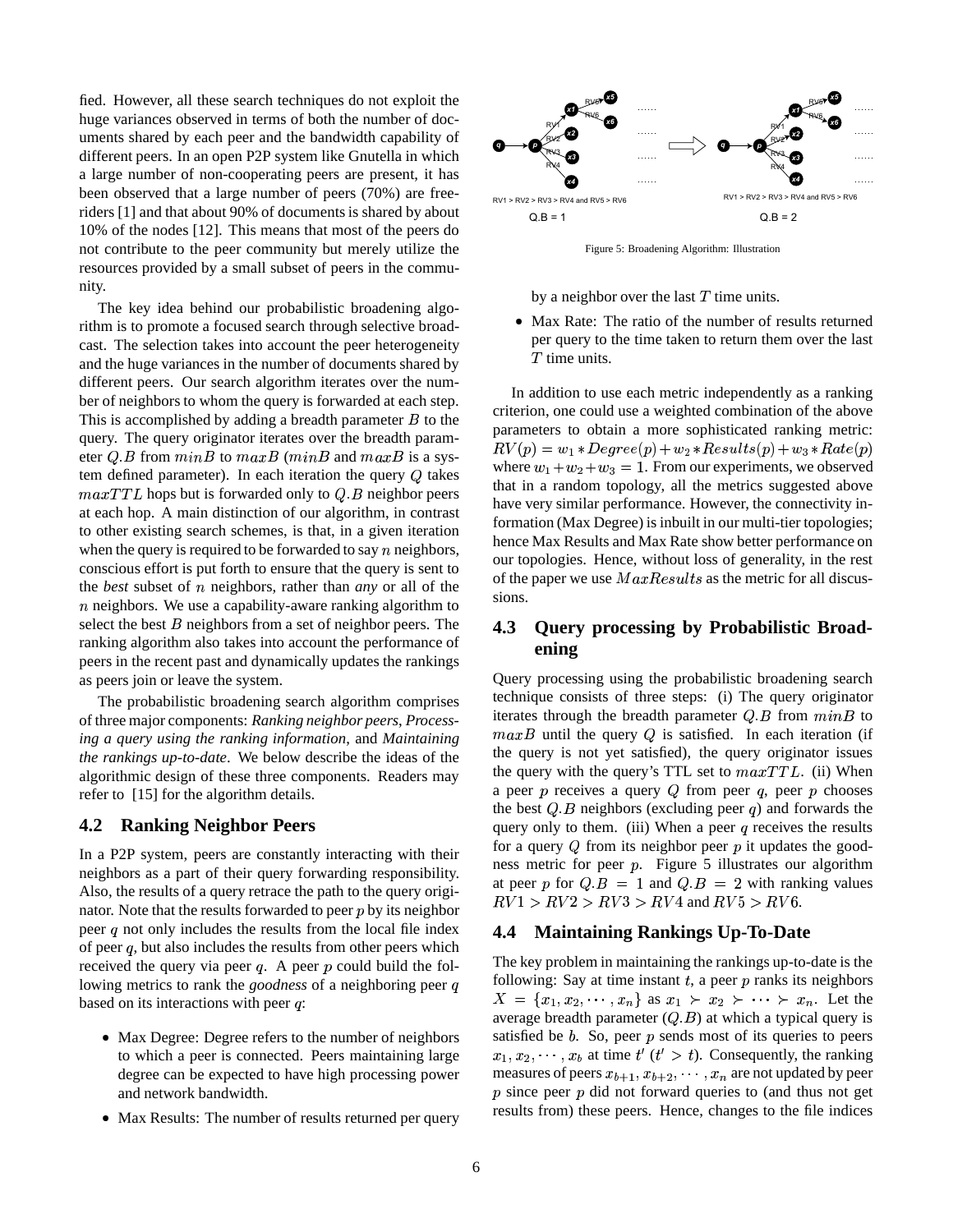of peers in the overlay network that are *accessible* through peers  $x_{b+1}, x_{b+2}, \dots, x_n$  are not considered subsequently.

To capture the dynamics of the P2P network we modify *neighbor selection step* as follows: Instead of *deterministically* selecting the best  $Q.B$  peers, peer  $p$  selects  $Q.B$  peers *probabilistically*, that is, each of the neighbor peer  $x_j$  is selected with a probability proportional to its ranking value  $RV(x_i)$ . Hence, most of the queries get routed through the neighbors who have performed well before; yet, by probabilistically sending the query to some inferior neighbors, peer \* can figure out if they can provide us better results *now*.

### **4.5 Discussion**

In comparison with other iterative-algorithms and random walks, the probabilistic broadening algorithm  $(pbbf s)$  is similar in its attempts to make the query processing more sequential at the cost of increased latency. A unique feature of the probabilistic broadening algorithm is that it performs a focused search starting with a small number of (highly ranked) very capable peers and proceeding towards larger number of less capable peers. But,  $pbbf s$  is not quite suitable when the number of query results required is smaller (like in the replica search phase). This is because the coverage of the  $\text{rdf}_s$  (or random-walk) scheme is lower for smaller number of iterations as against  $pbbfs$ ; and usually a small threshold can be satisfied within a small number of iterations. To illustrate this: assume that the average connectivity (number of agents) of a peer is equal to  $d$ . Hence, the number of peers that can be visited in *n* iterations of  $rdfs$  (or random-walk) is of the order of  $d^n$ , whereas the number of peers visited by  $pbbf{s}$  in *n* iterations would be of the order of  $n^{maxTTL}$ . For small values of  $n$ ,  $pbbfs$  visits more peers and hence fetches much more results than the threshold required. But, for moderate values of threshold (around the average number of results returned by  $bfs)$ ,  $pbbf{s}$  performs better because of the focused nature in its search technique.

### **4.6 Integrating**  $pbbfs$  with Result Caching

It is observed by many [9, 13] that the query traffic on a Gnutella network is short, infrequent and bursty. Also, a substantially large fraction of the queries are repeated in a short interval of time. The major hurdle in caching results in a highly dynamic nature like Gnutella is the problem of effectively handling stale-results [9].

The key motivation for using  $pbbf s$  with result caching arises from the fact that both of these techniques share a common design philosophy. Result caching is a fine-grained ranking system in which, a peer  $p$  can estimate the number of results that could be obtained through each of its neighbors for any given query Q. Also, the ranking metric  $MaxResults$ used in the broadening scheme can be computed as *aggregates* of the cached results. Hence, the techniques used to maintain peer rankings up-to-date in the  $pbbf s$  scheme can be effectively adapted to solve the stale-results problem in the result caching. For example, sudden fluctuations in the rank-

ings of a neighbor (say  $x_k$ ) are highly likely to be due to the fact that some peers accessible through  $x_k$  left the network. Hence, the confidence level on the cached entries obtained from  $x_k$  could be reduced. This could be implemented, for example, by decreasing the time-to-live counter for the relevant entries at a larger rate. Hence, the amicability of result caching with  $pbofs$  and the benefit from improved performance under bursty traffic makes it very attractive for us to use the two in conjunction.

## **5 Experiments and Results**

We have performed three sets of simulation-based experiments. The first set evaluates the effectiveness of multitier capability-aware topologies against a random topology. The second set compares probabilistic broadening algorithm  $(pbbfs)$  with iterative deepening  $(rdfs)$  and the pure breadth first search technique  $(bfs)$ . The third set shows the effect of combining  $pbbfs$  with result caching and our solution for handling the stale results problem.

### **5.1 Simulation Set Up**

Our simulation setup comprises of three main modules: the Network Generator, the Document Generator, and the Search Simulator. Tables 4, 5 and 6 present the major tunable parameters, most of which are obtained from observations made on the real Gnutella network.

*Network Generator*. We use our multi-tier bootstrap algorithm and construct the overlay network incrementally by adding one node at a time. For our simulation we use 50%, 30% and 20% of the peers for the corresponding  $HL = 0, 1$ and 2. *Document Generator*. We use Zipf-like distribution wherein the number of documents that match the  $i^{th}$  most popular query is proportional to  $1/i^{\alpha}$  (with parameter  $\alpha = 1$ ). We use *Document Bias*  $(Db)$  to specify non-uniform distribution of documents amongst peers ( $Db$  of 20%-80% means that 20% of the peers hold about 80% of the documents).

*Search Simulator*. The search simulator implements one of the following search techniques: scoped broadcast  $(bfs)$ , probabilistic broadening ( $pbbfs$ ), restricted deepening (rdfs), and probabilistic broadening with result caching.

### **5.2 Evaluation of Overlay Topologies**

We compare the overlay topologies using five performance metrics: Coverage, Mean Bandwidth Consumption, Search Latency, Fault Tolerance, and Load Distribution using the probabilistic broadening algorithm with  $initTTL$  equal to 7. Our last experiment overlay topologies demonstrates the importance of partitioning peers into the right set of heterogeneity levels.

#### **Load Distribution**

Figure 6 shows the variation of load distribution among the four overlay topologies that are normalized with respect to a  $N = 1000$  node random topology. For  $N = 10,000$  the sparse and topology show 80 times lower variance, while a hi-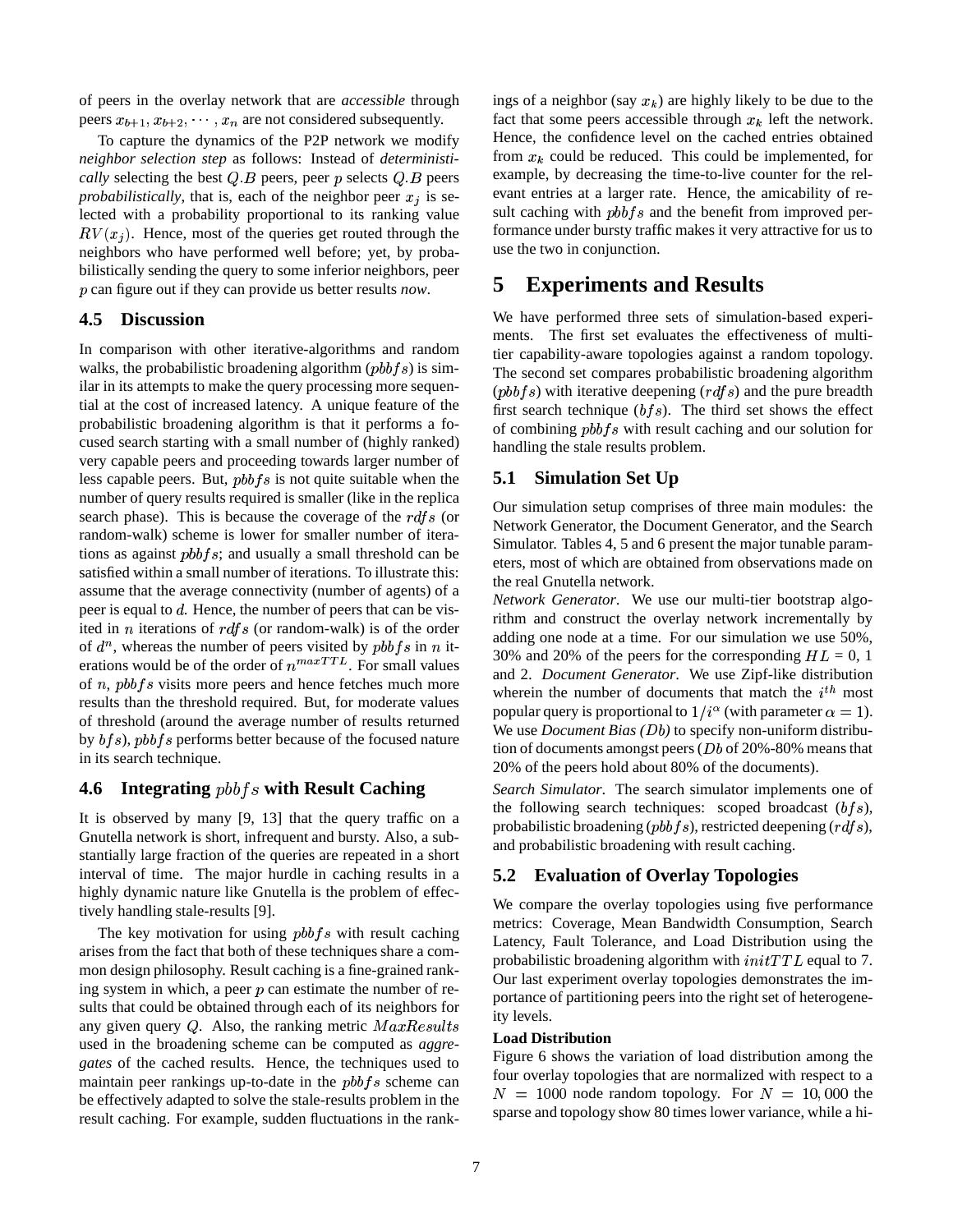| Parameter | Description            | Default   |
|-----------|------------------------|-----------|
|           | Number of Nodes        | 10.000    |
| HT.       | Number of Peer Classes |           |
| Maxd      | Maximum Peer Degree    | 10        |
| Mind      | Minimum Peer Degree    |           |
| Dd        | Degree Distribution    | Power Law |
|           | (Random/Power Law)     |           |



0.5 1 1.5 2 2.5 3 3.5 4 4.5

Bandwidth (Packet Hops x10<sup>3</sup>

with (Packet Hops

 $\hat{\mathsf{f}}$ 

*Parameter Description Default*  $\overline{THR1}$ Phase I result threshold  $THR2$  Phase II result threshold  $\begin{array}{|c|c|} 4 \end{array}$ 

Table 5: Document Generator

Table 6: Search Simulator

1000 2000 3000 4000 5000 6000 7000 8000 9000 10000 Number of Peers 'bw.random' 'bw.dense' 'bw.sparse' 'bw.hierarchical' Figure 8: Amortized Bandwidth 50 60 70 80 90 100 110 1000 2000 3000 4000 5000 6000 7000 8000 9000 10000 Latency (Number of Hops) Number of Peers 'latency.random' 'latency.dense' 'latency.sparse' 'latency.hierarchical' Figure 9: Amortized Latency

number of peers for different topologies. For  $N = 10,000$ nodes, the figure shows that the sparse and dense topology save about 20% and 15% latency respectively when compared to a random topology; however, the hierarchical topology incurs about 5% additional latency. Also, similar to the amortized bandwidth consumption, the difference in the latency incurred between the topologies increases with the number of nodes in the system.



**Fault Tolerance**

We study the fault-tolerance of the four topologies under two conditions: *Uniform Faults* and *Non-Uniform Faults*.

Figure 10 shows the quality of the results obtained when a random 10% of the peers fail under uniform faults. Quality of results is expressed as the ratio of the number of results obtained under faulty conditions to that obtained when all the peers were functional. For  $N = 10,000$  nodes, the hierarchical topology shows about 50% lower fault-tolerance than the random topology; while the sparse and dense topology exhibit only 2-3% lesser fault-tolerance.

Figure 11 shows the fault-tolerance of the topologies under non-uniform faults with 10% of failed peers, where the probability of peer failure at  $HL = 0$ , 1 and 2 are in ratio 3:2:1. For  $N = 10,000$  nodes, the sparse and dense topology show about 4-5% more fault-tolerant than the random topology and the hierarchical topology shows 20% improvement as against the uniform faults case.

Table 4: Network Generator

erarchical topology shows 10 times lower variance. The dense topology shows marginally higher variance than the sparse topology because the presence of more short-cuts decreases the accuracy of its analytical model.





Figure 7: Query Coverage

#### **Coverage**

We have performed two tests on coverage: The first test compares the coverage among different overlay topologies. The second test shows the distribution of the coverage with respect to the heterogeneity level of peers.

Figure 7 shows the average coverage of a peer in the network, with scope  $initTTL = 7$ . For  $N = 10,000$  nodes, the layered dense and sparse topologies show 20% more coverage, while the hierarchical topology shows 15% lower coverage because of its increased diameter, even though it is shortcut free.

Table 7 shows the variation of coverage with different  $H L s$ of peers that are normalized with respect to  $HL = 0$  peers. One key conclusion drawn from this table is that *the extra work done by the higher* ( *peers rewards them with larger coverage (and thus more results).*

| Topology       | $HL=0$ | $HL=1$ | $HL=2$ |
|----------------|--------|--------|--------|
| Hierarchical   |        |        |        |
| Lavered Sparse |        |        |        |
| Lavered Dense  |        |        |        |

Table 7: Coverage Vs  $HL$  for  $N = 10,000$  nodes

#### **Amortized Bandwidth Consumption**

Figure 8 presents the average number of messages required for a given result threshold for a search on various topologies. For  $N = 10,000$  nodes, the sparse topology consumes almost 25% lesser bandwidth than the random topology; whereas the dense and the hierarchical topology consume about 12.5% lesser bandwidth compared to the random topology. Also, observe that the difference in the amortized bandwidth consumption increases with the number of nodes in the system.

### **Amortized Latency**

Figure 9 shows the plot between amortized latency and the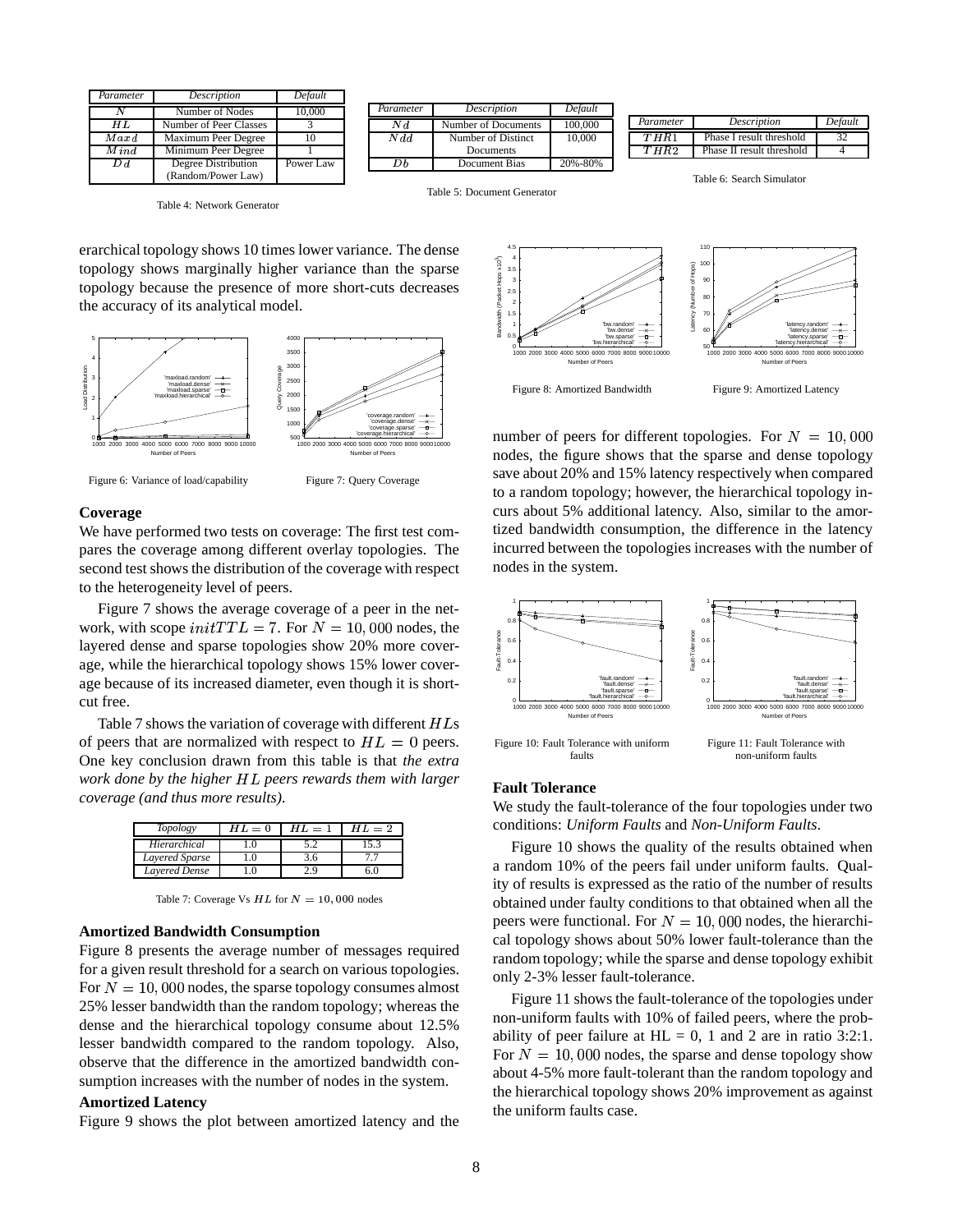| Topology<br>Type | Coverage | Amortized<br><b>Bandwidth</b> | Amortized<br>Latency | <b>Fault-Tolerance</b><br>(non-uniform faults) | <b>Load Distribution</b><br>load/capacity variance |
|------------------|----------|-------------------------------|----------------------|------------------------------------------------|----------------------------------------------------|
| Hierarchical     | 0.97     | 1.06                          | 0.96                 | 1.06                                           | 21.0                                               |
| Sparse           | 0.99     | 1.17                          | 1.16                 | 0.92                                           | 1.0                                                |
| Dense            | 0.99     | . 13                          | l.12                 | 0.91                                           | 9.0                                                |

Table 8: Importance of choosing correct  $numHL$ 

#### **Importance of Choosing Correct** *numHL*

To demonstrate the importance of determining the correct value of  $numHL$ , we compare the performance of a system with an incorrect value for  $numHL$  to that of a system which used the right value. Assume that the number of genuine peer classes in the system is three. We constructed a hierarchical, a sparse, and a dense topology using these peers for  $numHL = 2$  and  $numHL = 3$ . Table 8 shows ratios of the performance measures obtained for  $numHL = 2$  to those obtained for  $numHL = 3$ . For instance, a sparse topology with  $numHL = 2$  shows 1% lesser coverage, 17% more bandwidth, 16% more latency, 8% lesser fault-tolerant, and 11 times more variance in load distribution than a sparse topology with  $numHL = 3$ .

#### **5.3 Evaluation of Search Techniques**

We evaluate the performance of the probabilistic broadening search technique  $(pbbfs)$  by comparing it with the pure  $bf s$  and the iterative deepening  $(r \, df \, s)$  approaches in terms of their bandwidth and latency requirements. Figure 12 shows the amount of bandwidth consumption (in Packet Hops) for  $initTTL$  equal to 7. We observe that when the threshold is set to the average number of results returned by a scoped  $bf s$ search, probabilistic broadening  $(pbbf s)$  shows 23.1% lesser bandwidth requirement.



An interesting observation from the figure is that the threshold based schemes fail for large values of the threshold. This is because the threshold-based iterative algorithms were designed with the hope that the query would be satisfied without searching all the peers in the system. When the entire scope of the network has to be searched, the redundant portions in their iterations become the main cause for poorer performance. For comparison, the horizontal line in the figures show the bandwidth consumption of the pure  $bfs$  algorithm. The vertical line indicates the average number of results returned by  $bf s$ .

Figure 13 shows the search latency, namely the amount of time taken from the time query is issued to the time a cer-

tain  $threshold$  of results are obtained. Again the vertical line denotes the average number of results returned by pure  $bfs$ . The naive flooding based  $bf s$  scheme is the fastest as it exploits the maximum parallelism of all neighbor peers. On the other hand, the built-in conservative approach in the iterative algorithms makes them slower than the pure  $bf s$ . Nevertheless, the probabilistic broadening based search  $pbbf s$  shows about 13% lower latency when the search threshold equals the average number of results returned by a pure  $bf s$ .

### **5.4 Evaluating with Result Caching**

Now we compare the performance of the search techniques with result caching enabled. A simple LFU based cache of a fixed size was used to evaluate the search techniques with respect to their bandwidth consumption. Figure 14 shows the plot between bandwidth and threshold. The vertical and horizontal lines indicate the results for the pure  $s$  scheme. Note that when the search threshold is set to the average number of results returned by pure  $bf s$  with caching,  $pbbf s$  shows about 20% lower bandwidth consumption than  $\frac{r \cdot d}{s}$ .



We also performed experiments to show how well  $pbbf s$ aids result caching in responding to changes in the network topology in the form of peer joins or departures. We performed experiments where a larger fraction of peers leave or join the network. We present an anecdotal description of one such experiment. In Figure 15, we compare the number of non-stale results obtained using result caching with  $pbbf{s}$  to handle the stale results problem (*pbbfs-result-cache*) to that of the naive result caching technique (*result-cache*) under the following scenario:

*State* 1: At time  $t = 0$ , 20% of the peers leave the network. Within 2000 system wide queries,  $pbbf s$  adapts itself to the sudden loss of peers. In the mean while, the naive resultcaching scheme yields on an average 15% smaller number of non-stale results.

*State* 2: At time  $t = 60$ , 10% of the peers join. In a little more than 1000 system wide queries,  $pbbf s$  adapts itself to the sudden addition of peers. The naive result caching scheme requires over 6000 system wide queries before it catches up with  $pbofs$  in terms of the mean number of non-stale results.

For comparison, we have shown number results actually available in the system in state 1 and 2 in *results-state1* and *results-state2* respectively. These results show that result caching in conjunction with  $pbbf$  is not only more bandwidth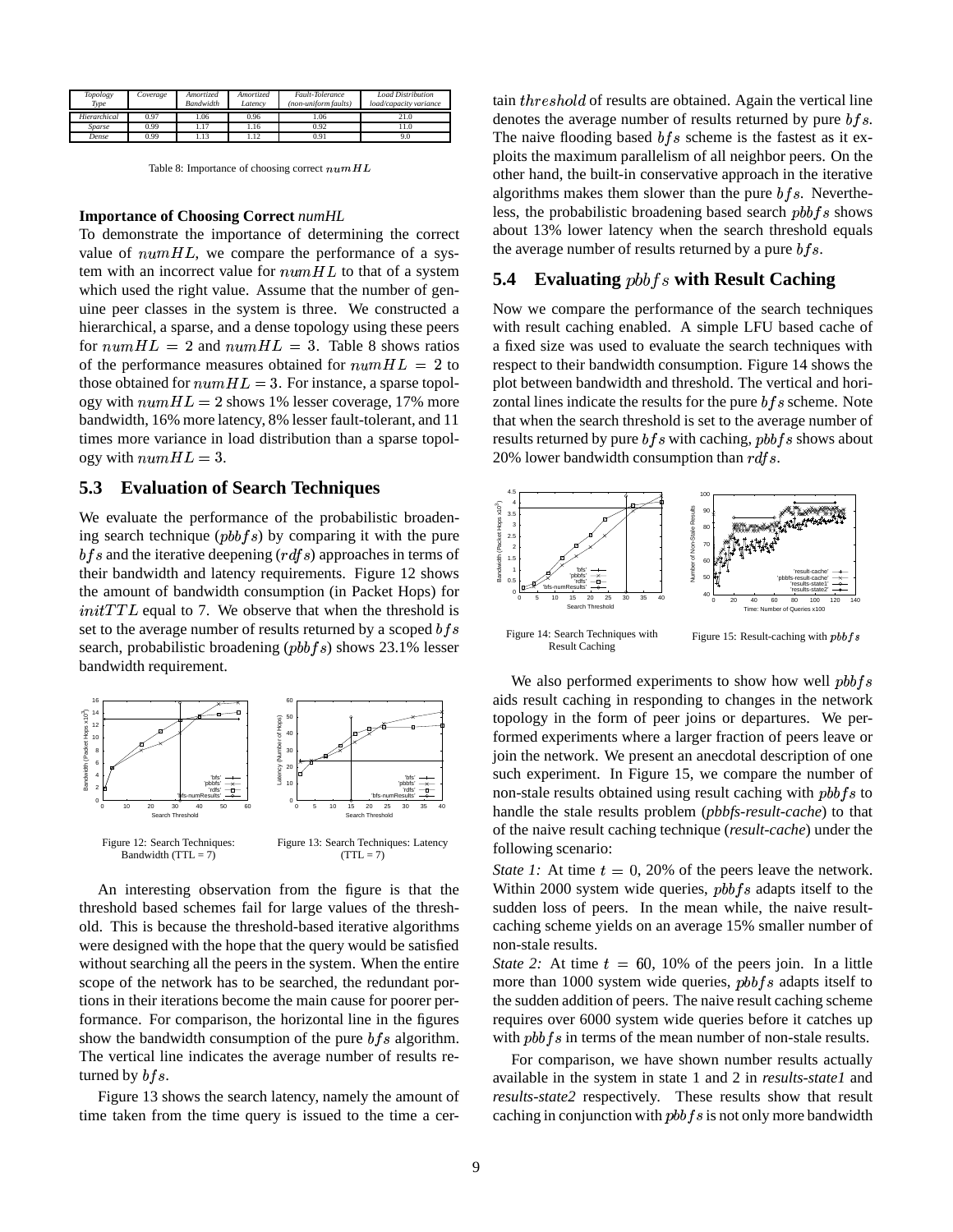efficient, but is also capable of handling the stale-results problem effectively.

## **6 Related Work**

In the past few years research on P2P systems has received a lot of attention. Several research efforts have been targeted at improving the performance of P2P search [16, 3, 8]. These papers suggest enhancements over the naive flooding-based  $bf s$  algorithm by fine-tuning their search schemes based on measurement studies conducted on user characteristics, distribution of files among peers, etc. For example *Routing Indices* in [3] exploits the locality of the queries and the uneven distribution of different categories of files among peers. In addition, several traces and case studies of the Gnutella networks have highlighted the importance of result caching for Gnutella networks [14]. Suggestions have been made to implement caching as a part of Gnutella protocol [7]. But none to our knowledge has addressed the short-cut effect and exploited the capability-awarenessin P2P topology construction and P2P search techniques.

Several have pointed out that peer heterogeneity would be a major stumbling block for Gnutella [10, 12]. Solutions based on super-peer architectures have been proposed in [5] to alleviate the problem of peer heterogeneity. The super-peer architecture can be viewed as a hierarchical topology with  $numHL = 2$ . Our work not only generalizes  $numHL$  to arbitrary values, promoting multi-tier layered sparse topology over the hierarchical topology, but also provides an analytical model that yields the desired degree information to precisely construct capability-aware overlay topologies.

## **7 Conclusion**

The key problems that have plagued a Gnutella like P2P systems are *Peer Heterogeneity* and its *bandwidth consumption*. Most of the P2P developments today treat all peers as equal, and thus ignore variations in their capabilities. Utilizing such inherent differences among peers can significantly improve the performance of the P2P system.

We have proposed simple yet effective multi-tier capability-aware topologies for improving the P2P search performance. Such topologies can be realized using simple bootstrapping and do not impose high construction or maintenance costs. The main contributions of this paper are two folds. First, we propose techniques to structure overlay topologies taking peer heterogeneity into account so as to ensure that the performance of the overlay network is not hindered by less powerful peers. Second, we develop a capability-aware search technique that further enhances the search performance. We also demonstrate the combined benefit of integrating the probabilistic broadening search technique with result caching. Finally, our design and techniques being simple and pragmatic can be easily incorporated into existing systems like Gnutella.

## **References**

- [1] E. Adar and B. A. Huberman. Free riding on gnutella. http://www.firstmonday.dk/issues/issue5 10/adar, 2003.
- [2] F. S. Annexstein, K. A. Berman, and M. Jovanovic. Latency effects on reachability in large-scale p2p networks. In *ACM Symposium on Parallel Algorithms and Architectures*, Crete Island, Greece, 2001.
- [3] A. Crespo and H. Garcia-Molina. Routing indices for peer-to-peer systems. In *Proceedings of International Conference on Distributed Computing Systems*, July 2002.
- [4] Gtk-Gnutella. The graphical unix gnutella client. http://gtk-gnutella.sourceforge.net/, 2003.
- [5] F. S. Inc. Super-peer architectures for distributed computing. http://www.fiorano.com/whitepapers/superpeer.pdf, 2002.
- [6] S. Kirkpatrick, C. D. Gellat, and M. P. Vecchi. Optimization by simualated annealing. *Science, Number 4598, 13 May 1983*, 1983.
- [7] LimeWire. Improving gnutella protocol: Protocol analysis and research proposals. http://www9.limewire.com/ download/ivkovic paper.pdf, 2002.
- [8] O. Lv, P. Cao, E. Cohen, K. Li, and S. Shenker. Search and replication in unstructured peer-to-peer networks. In *16th annual ACM International Conference on supercomputing*, 2002.
- [9] E. P. Markatos. Tracing a large-scale peer to peer system: an hour in the life of gnutella. In *2nd IEEE/ACM International Symposium on Cluster Computing and the Grid*, 2002.
- [10] S. R. Qin Ly and S. Shenker. Can heterogeneity make gnutella scalable? In *Proceedings of the first International Workshop on Peer-to-Peer Systems*, 2002.
- [11] M. Ripeanu, I. Foster, and A. Iamnitchi. Mapping the gnutella network: Properties of large-scale p2p systems and implications for system design. In *IEEE Internet Computing Journal, vol. 6, no. 1, 2002*.
- [12] S. Saroiu, P. K. Gummadi, and S. D. Gribble. A measurement study of peer-to-peer file sharing systems. Technical Report UW-CSE-01-06-02, University of Washington, 2001.
- [13] A. Singh. Mini Project I. http://www.cc.gatech.edu/ aameek/projects/mps/mp1.html, 2002.
- [14] K. Sripanidkulchai. The popularity of gnutella queries and its implications on scalability. http://www-2.cs.cmu.edu/kunwadee/research/p2p/paper.html, 2001.
- [15] M. Srivatsa, B. Gedik, and L. Liu. Improving peer to peer search with multi-tier capability-aware overlay topologies. Technical report, Georgia Institute of Technology, 2003.
- [16] B. Yang and H. Garcia-Molina. Improving search in peer-to-peer networks. In *22nd International Conference on Distributed Computing Systems (ICDCS'03)*, July 2002.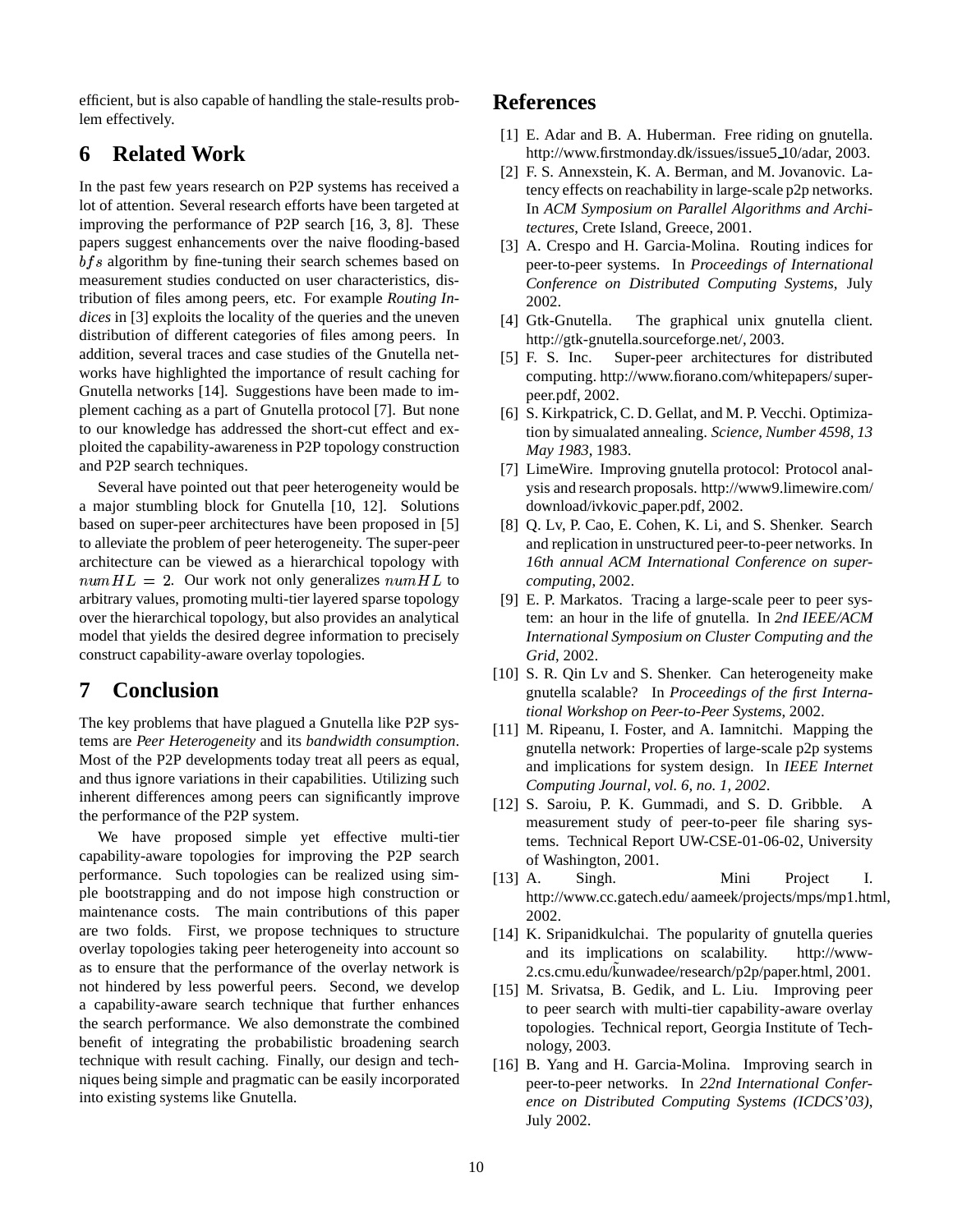#### **Appendix A**

Let  $N$  denote the total number of nodes in the system,  $numHL$  denote the number of heterogeneity levels,  $maxHL$ denote the highest (most powerful) heterogeneity level,  $minHL$  denote the lowest (weakest) heterogeneity level and  $C_i$  denote the capability of a node at level  $i$  ( $0 \le i \le n$  $numHL - 1$ ). Let  $f_i$  denote the fraction of nodes at level  $i, d_i$  denote the degree of any node at level  $i. d_i$  consists of three components, namely,  $d_i^{up}$ ,  $d_i^{down}$  and  $d_i^{nn}$  such that  $d_i^{up} + d_i^{down} + d_i^{in} = d_i$ ;  $d_i^{up}$  denotes the number of edges from a node at level i to nodes at level  $i+1$ ,  $d_i^{down}$  denotes the number of edges from a node at level i to nodes at level  $i-1$ and  $d_i^{in}$  denotes the number of edges from a node at level i to other nodes at the same HL level *i*. Note that  $d_{numHL-1}^{up} = 0$ <br>and  $d_0^{down} = 0$ . Also,  $d_i^{up}$  and  $d_{i+1}^{down}$  are not independent  $I_{\text{ref}}$ since the total number of edges from nodes at level  $i$  to level  $i + 1$  should equal the total number of edges from nodes at level  $i + 1$  to level i. Hence,  $\forall i, 0 \le i \le numHL - 2$ , the following equation holds:

$$
f_i * d_i^{up} = f_{i+1} * d_{i+1}^{down}
$$
 (1)

We first discuss the relationship between the load on a node and its coverage. We then show that the coverage of any given node can analytically be modeled as a function of its heterogeneity level and  $initTTL$ , the initial value of Time-to-Live of the query.

Let  $p$  be any node in the system. Assume that queries are issued with  $TTL = initTTL$ . Let  $X(p)$  denote the set of nodes that would be visited by a query  $Q$  from node  $p$  with scope  $initTTL$ . By definition, the coverage of node  $p$  (denoted as  $coverage(p))$  equals  $|X(p)|$ . Symmetrically, when any node  $q \in X(p)$  issues a query, the query would reach node  $p$ . However, the presence of short-cuts in the topology destroys this kind of symmetry. For instance, referring Figure 1, we find that node 4 may not be reachable from node 1 in two hops while node 1 is reachable from node 4 in two hops.

From the above discussion, we observe two facts. First, the coverage of a node  $p$  gives a good estimate of the number of nodes whose queries need to be processed by node  $p$ . Assuming that each node issues requests to the system that follows a Poisson Process with mean  $\lambda$  requests per second, the load on node  $p$  can be estimated by:

$$
load(p) = \lambda * coverage(p) \tag{2}
$$

Second, uniformly ignoring the short-cut effect in measuring the load on every node ensures that we indeed get a good estimate for the *variance* of load distribution.

We compute the coverage of a node at a given HL in rounds, where each round corresponds to a particular value of the query's TTL. In each round, we compute the number of nodes at each HL that would receive the query. We then eliminate those nodes that would have received the query in earlier rounds. Finally, only those nodes that received the query for the first time in the current round contribute to the number of

 $axHL$  expires). nodes that would receive the query in the next round. This process is repeated until all rounds are exhausted (until TTL

 $i \leq$  node q is a new node if it has not received any duplicate of the Let  $COV(hl, ttl)$  denote the number of *new* nodes at level hl that would be reached by a query Q with  $Q.TTL = ttl$ . A query Q with  $TTL > ttl$ . We define  $COV$  recursively with the following base case: If node  $p$  issues a query  $Q$ , then node p is the only new node that received the query with  $TTL =$  $initTTL$ . Therefore,

$$
COV(hl,initTTL) = \begin{cases} 1 \text{ if } hl = HL(p) \\ 0 \text{ otherwise} \end{cases}
$$
 (3)

Let  $REQ(hl, ttl)$  denote the total number of queries with  $TTL = ttl$  that would hit a given heterogeneity level hl (0  $\leq$  $hl < numHL$ ). We can compute  $REQ(hl,ttl)$  using  $COV$ as follows:

$$
REQ(hl,ttl) = COV(hl + 1,ttl + 1) * d_{hl+1}^{down}(4)
$$
  
+ COV(hl,ttl + 1) \* d\_{hl}^{in}  
+ COV(hl - 1,ttl + 1) \* d\_{hl-1}^{up}

where  $d_{numHL}^{down} = 0$  and  $d_{-1}^{up} = 0$ . Note that in the formula to compute  $REQ(hl,ttl)$  we have not accounted for the fact that a node  *would not forward the query to the node from* whom it actually received the query. This is because the following portion of the analysis eliminates those nodes that have already received a query.

Among  $REQ(hl,ttl)$  queries, some of them reach nodes that have already received the query; while the rest reaches new nodes. The number of nodes that have  $NOT$  received the query prior to  $Q.TTL = ttl$ , denoted by  $NOT$   $RCVD$   $(hl, ttl)$ , can be computed as follows:

$$
NOTRCVD(hl, ttl) = N * f_{hl} - \sum_{i=ttl+1}^{initTTL} COV(hl, i) \tag{5}
$$

Hence, the probability that a query Q with  $Q. TTL = \text{ttl}$ reaches a new node at level  $hl$  is:

$$
PRNEW(hl,ttl) = \frac{NOTRCVD(hl,ttl)}{N * f_{hl}}
$$
(6)

Hence, the number of queries  $Q$  that are forwarded to new nodes at level hl when  $Q.TTL = ttl$  can be computed by:

$$
REQNEW(hl, ttl) = PRNEW(hl, ttl) * REQ(hl, ttl)
$$
\n
$$
(7)
$$

Now,  $REQNEW(hl, ttl)$  queries are directed towards  $NOT$   $RCVD$   $(hl, ttl)$  nodes at level  $hl$  when  $Q. TTL = ttl$ . We have to estimate the number of distinct nodes (among  $NOTRCVD(hl, ttl)$  nodes) that indeed receive the query request. For given  $hl$  and  $ttl$ , define a binary random variable